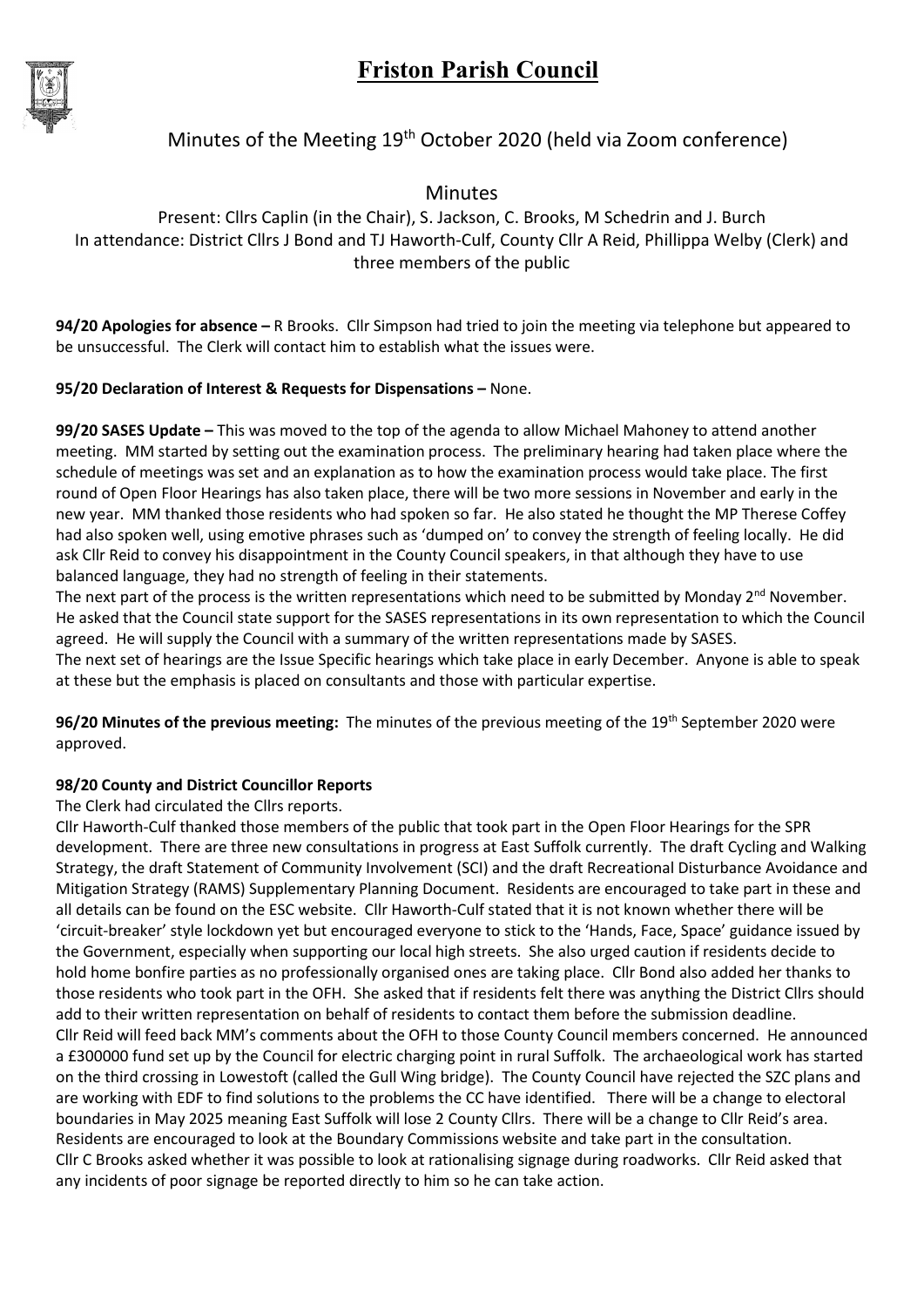## Friston Parish Council



97/20 Open Forum – Items 101/20 and 101/25 were also discussed at this point. A member of the public present asked that the Council write to East Suffolk Environmental Health dept. to ask how they came to the conclusion that the dust and flies was not a statutory nuisance. There is no clear reasoning set out in their response emails. Cllr Haworth-Culf asked that she and Cllr Bond be copied in to any correspondence. She also reminded residents to take as many photos and videos as an evidence log.

The member of the public also reported on social distancing not being adhered to by users of the Village Hall whilst waiting outside. The Clerk had spoken to the Dance Class teacher who had in turn spoken to the parents of her pupils, reminding them of the rule of six and asking them to return to their cars whilst the class was on. The member of the public also asked whether the hall was being cleaned between users. Cllr Burch said that all Hall users agree to the new terms and conditions which stipulates that users have to 'Covid' clean before and after their bookings.

100/20 SPR written response – this was covered in the SASES update

101/20 Blackheath Farm Dust and Run Off – This was dealt with in the Open Forum.

102/20 Accounts – The Clerk had shared this month's authorisation to pay and the Council agreed the expenses with the addition of an invoice from Cllr Burch for expenses occurred whilst kitting the Village Hall out to be C19 secure.

103/20 Quiet Lanes – The idea was discussed by Cllrs and the Clerk agreed to write to QLS to put forward the possibles of Grove Rd, Mill Lane, Chases Lane, Church Rd and School Rd (although part of this is in Knodishall). Cllr Jackson reported that were continuing issues in Low Rd with residents parking in passing places and on the side of the road meaning vehicles are finding it difficult to pass. The Clerk suggested putting a reminder to 'please park considerately and for residents to use their driveways if their house possesses one' in this month's Swift newsletter. This was agreed by Cllrs.

Cllr Burch asked if it was possible to apply for 'SLOW' to be painted on the road in Mill Lane and Chases Lane. Clerk to contact Cllr Reid and bring in Cllr Simpson as he is the Cllr with responsibility for Highways.

104/20 Village Sign – Cllr Haworth–Culf's husband had looked at the village sign and agreed that he could lift it down from the post. This will then make it easier for the restorers to have a look at what work needs to be done. It still hoped that the sign can be restored rather than replaced.

105/20 Village Hall – The social distancing was dealt with in the public forum. Cllr Burch is still looking for a regular cleaner for the hall, having taken on the duties himself currently. He also bought the Council's attention to the fact the tap in the disabled toilet needs attention. Cllr C Brooks will pass on plumber's details to Cllr Burch. She also stated that her cleaner had expressed an interest in the cleaning job at the Hall and was already in Friston on a Monday so might be able to take on the hall which would fit round the Hall's current schedule. She will approach her again for a definitive answer.

106/20 Footpaths – The footpath across the Reeves field was still not clear enough to pass easily and there is now a large furrow at the graveyard end which makes traversing it difficult. Clerk to write to Mr and Mrs Reeve.

### 107/20 Correspondence – as received by the Clerk or Councillors

The Clerk had received an email from a resident in Melton who had experienced the intricacies of opposing a large development locally and was looking to share information amongst Town and Parish Councils about planning applications that affect a wider area than the initial development. He had only recently heard about the SPR proposed development. The Council agreed to join the mailing group.

The Clerk was waiting to hear on the arrangements for Remembrance Sunday regarding wreath laying and asked if she had the Council's agreement to purchase a wreath and confirm the arrangements on their behalf. The Council agreed.

Cllr Burch had received an email regarding the Church Lane road sign which is currently pointing down Grove Rd. He has reported this several times on the SCC website but with no results so he will straighten it himself.